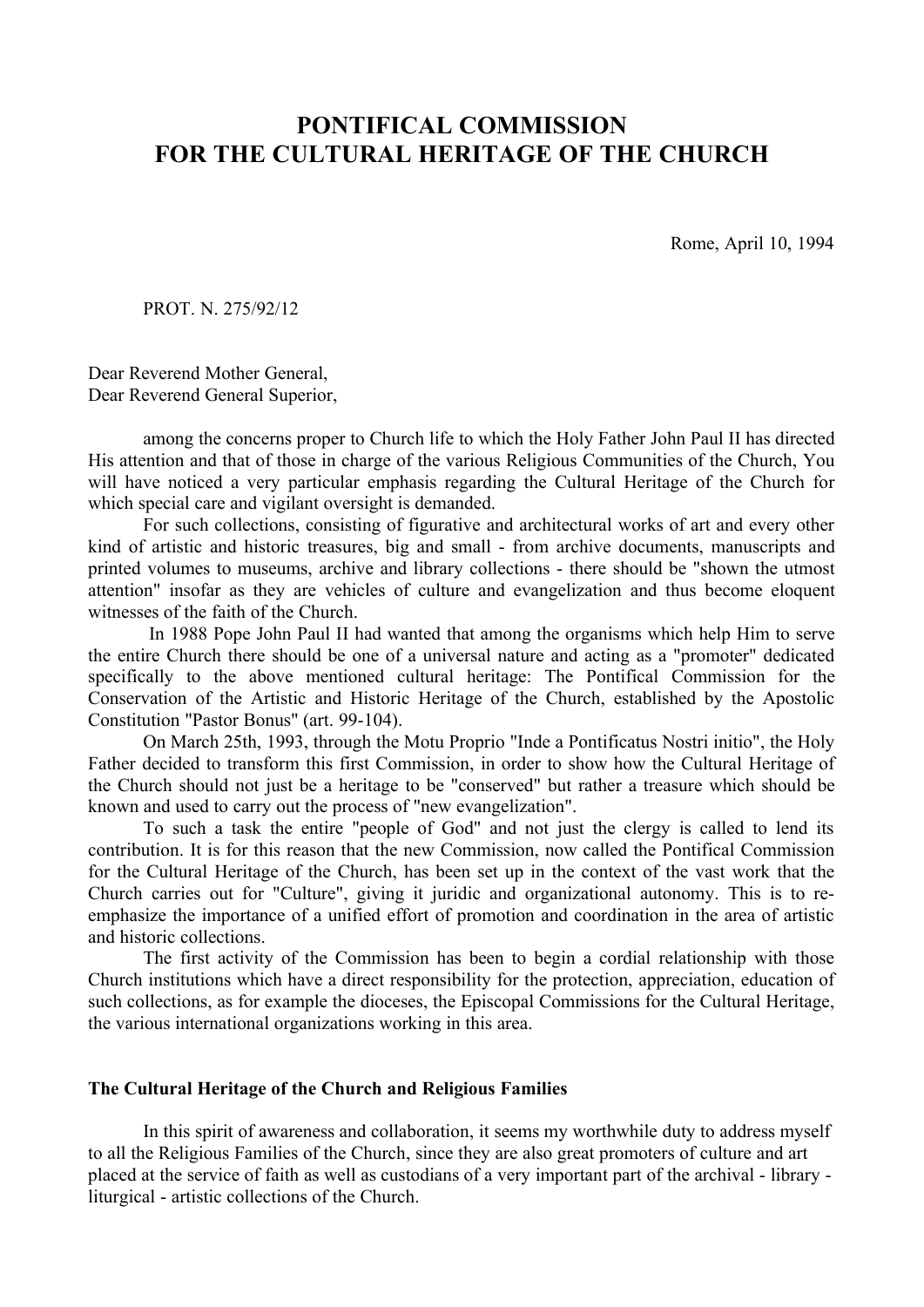Through this letter, I wish to express to Your entire Community my feelings of greatest respect and esteem for what it has done in the past and continues to do today to protect and enhance these collections.

This initiative and the text of this circular letter has received the most cordial support and approval on the part of the Congregation for the Institutes of Consecrated Life and the Societies of Apostolic Life. I consider it essential to turn to every Religious Family in order to ideally summon everyone to reply in an adequate way to the appeal of the Holy Father to "make themselves 'magis magisque', that is, conscious of the importance and the necessity to conserve, evaluate and enhance the artistic and historic heritage of the Church" for our present day and for the future.

I wish, therefore, to remind in an explicit way the responsibilities that Religious Families have in regard to the Cultural Heritage of the Church. Thanks to the community structure of consecrated life, members of Institutes for Consecrated Life and of Societies of Apostolic Life offer a significant and an ever new testimony to the particular charismas of their founders.

The life of the community, in its substantial faithfulness to the original plan, knows how to adapt itself to the signs of the times and to the characteristics of the people where it establishes its roots, whether in the country of origin or in far-away lands. The result is that many Religious Families enjoy a spiritual heritage which has progressively enriched itself and has undergone an harmonious integration of "nova et vetera."

In fact, one can observe inside these communities, with ever renewed interest, how the present moment can succeed in amalgamating all sorts of issues: those of the past and present, of local life, of models of other cultures and sensitivities which are all welcomed as a reciprocal gift, tightly joined to the evangelizing mission. The latter has always seen members of Religious Institutes and Societies dynamically and deeply. It's true that some realities have been perceived only in a superficial manner. However one can also be certain that there has been a widespread sensitivity within the religious environments to adapt themselves toward others and to welcome the values of others with the appropriate adaptations.

Cultural Goods are the privileged witnesses to this catholic and spiritual work. They are to be considered, thus, not only elements of anthropological and social interest, but above all significant expressions of a faith which grows within the Church and finds ever more fitting expressions to manifest its interior vitality. One must "re-read" the cultural heritage of the Church in this perspective: from majestic cathedrals to smaller objects; from the marvelous works of art of the great masters to the smaller expressions of the poorer arts; from the most penetrating literary works to the apperently arid financial registers which follow step by step the life of the people of God.

The Christian community knows that from the foundations of new Religious Families, have derived for the Church not only new expressions of spirituality or evangelization but also new humanistic contributions which have had splendid repercussions on the cultural, artistic, architectural, educational fields.

One only needs to think back to those centers of spirituality, culture, and art represented by the Abbeys and Monasteries.

But even those convents, more modest in shape and size, but present in city neighborhoods or city outskirts can become proof of how they have often become not only schools of spiritual life but also points of reference for culture, art, social life, civilization, and urban life.

The Church again today calls upon Religious Families and asks them not to neglect this aspect of their effort and their witness. This might, perhaps, seem secondary, in comparison to the absolute task of carrying on the evangelical life and the work of evangelization. However, we believe this to be an intrinsic corollary of this very task. When a religious community lives intensely its own charisma, it irradiates itself also in the visible forms of culture and art which become as if contaminated with the spiritual intensity of such witness.

The widespread diffusion of Religious Families and their way of life throughout the world which embraces also many generations of faithful who are witnesses of evangelical life, can pose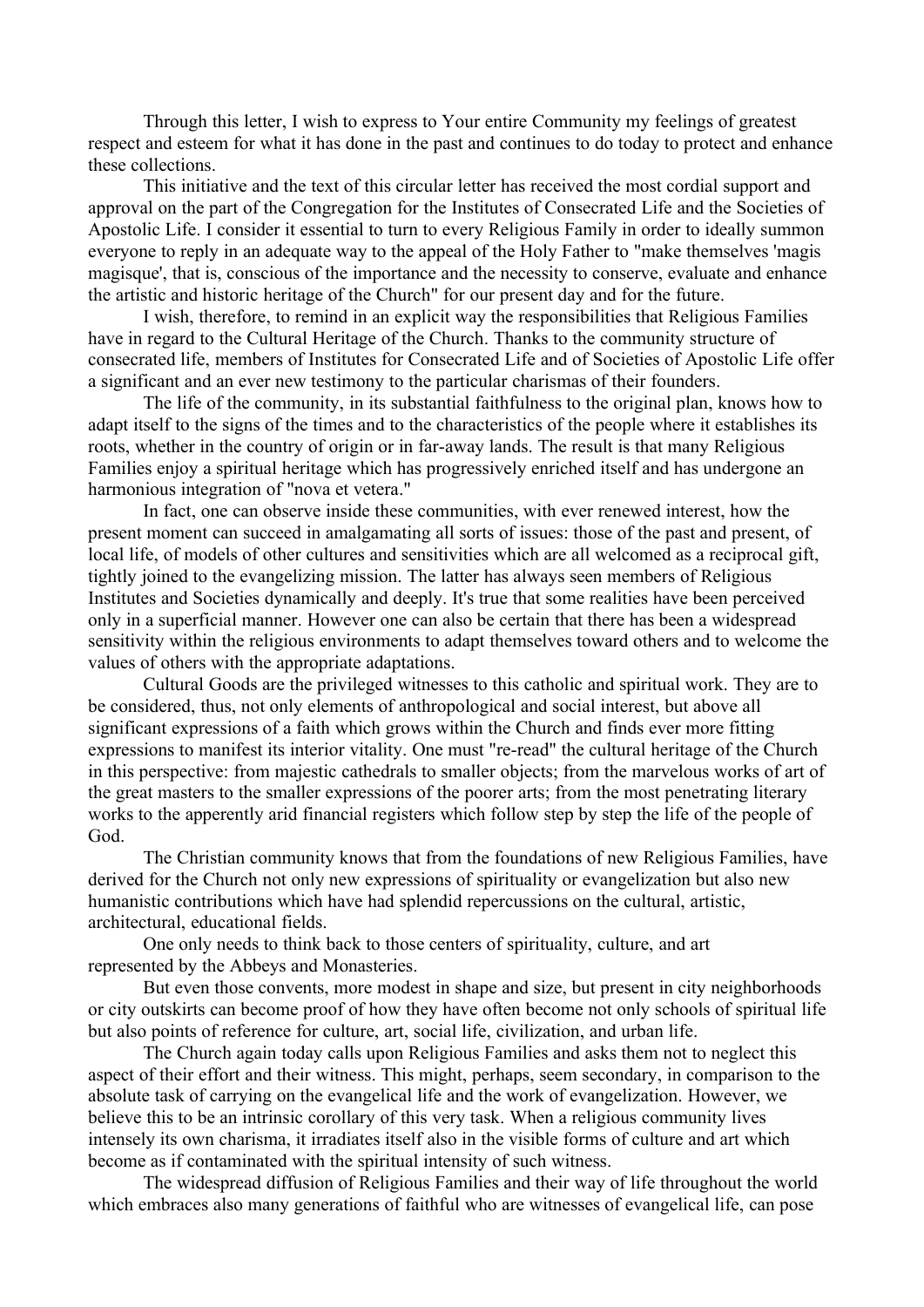members of Religious Institutes and Societies some questions and can require them to explicitly assume some responsibilities.

# **Churches and Buildings**

A careful intervention is required today in the complex area of cult buildings and those destined for community life. There are many countries where the decrease in vocations requires a new re-grouping of Religious members. Their diverse distribution, as a result, means the closing down and the abandonment of centers which at one time were particularly important for the Religious Family and for ecclesiastic life. On the contrary, in other countries the sudden expansion of the consecrated life, unforeseen up until a few years ago, finds members of Religious Societies and Institutes confronted with diverse situations. One can recall, for example, the necessity of constructing new churches and buildings for community life from scratch in regions where the Church has been present just recently, or the urgency of re-converting cult places and restoring religious houses in countries where for long decades such spaces were taken away from their legitimate owners, as it occurred in nations of Eastern Europe. Very diverse situations then require appropriate interventions.

In regards to the space which is becoming abundant because of the vocational crises, it would be good to plan a program to put into action which can take into consideration not only the economic factor (a sale at the best possible price) but above all which can justify the historical and spiritual significance of the individual constructions. It would seem urgent that some decisions regarding the alienation of the immovable heritage should not be taken in haste. Rather one should take into account the purposes assigned to each building in an effort to maintain integral its original aim, especially in the case of liturgical centers. The vast constructions which are found above all in countries of the old Christian tradition should be detracted from disputable speculations. They should be made available, if possible, for social and cultural activities in favour of the population with whose help these works were built in the past.

When we are dealing with recuperating buildings which have fallen for sometime in disuse, one should evaluate the real sense behind such an initiative. It should be conducted with great care according to a clear hierarchy of values which can help to establish the priorities of the interventions and the nature of the necessary effort involved. It is not a question of restoring at all costs what is in disastrous conditions in order to reaffirm a certain prestige within the power structures outside the Church. On the contrary, it should imply knowing how to affirm the primary aim of giving glory to God without forgetting the sufferings of His people which bear the visible scars of the violence undergone as seen also in the damaged churches and houses.

As wise administrators of the goods of the Spirit, members of Religious Institutes and Societies will know how to find many ways to launch a building and restoration program which will not provoke any further sufferings in the Christian people. So much more convenient will be the restoration of a cult building, so much more austere should be the recovery of the living quarters.

In the construction of new religious buildings they should know how to invest all the spiritual experience, the social sensitivity, and the aesthetic taste which have developed in the history of their community.

The constructions should carry the thumbprint of the essential which can bring together simplicity and dignity, the functional and beauty. The structures should not blur the Gospel message which these same constructions are able to transmit when they are built as witnesses to the spirit of the beatitudes.

Difficult economic conditions can at times impose giving up any type of intervention on the buildings under their custody. This condition of poverty should find members of Religious Institutes more trusting in Providence, which never makes anything lack from the necessity of everyday life. As poor people, they should help those who are in a condition of greater or more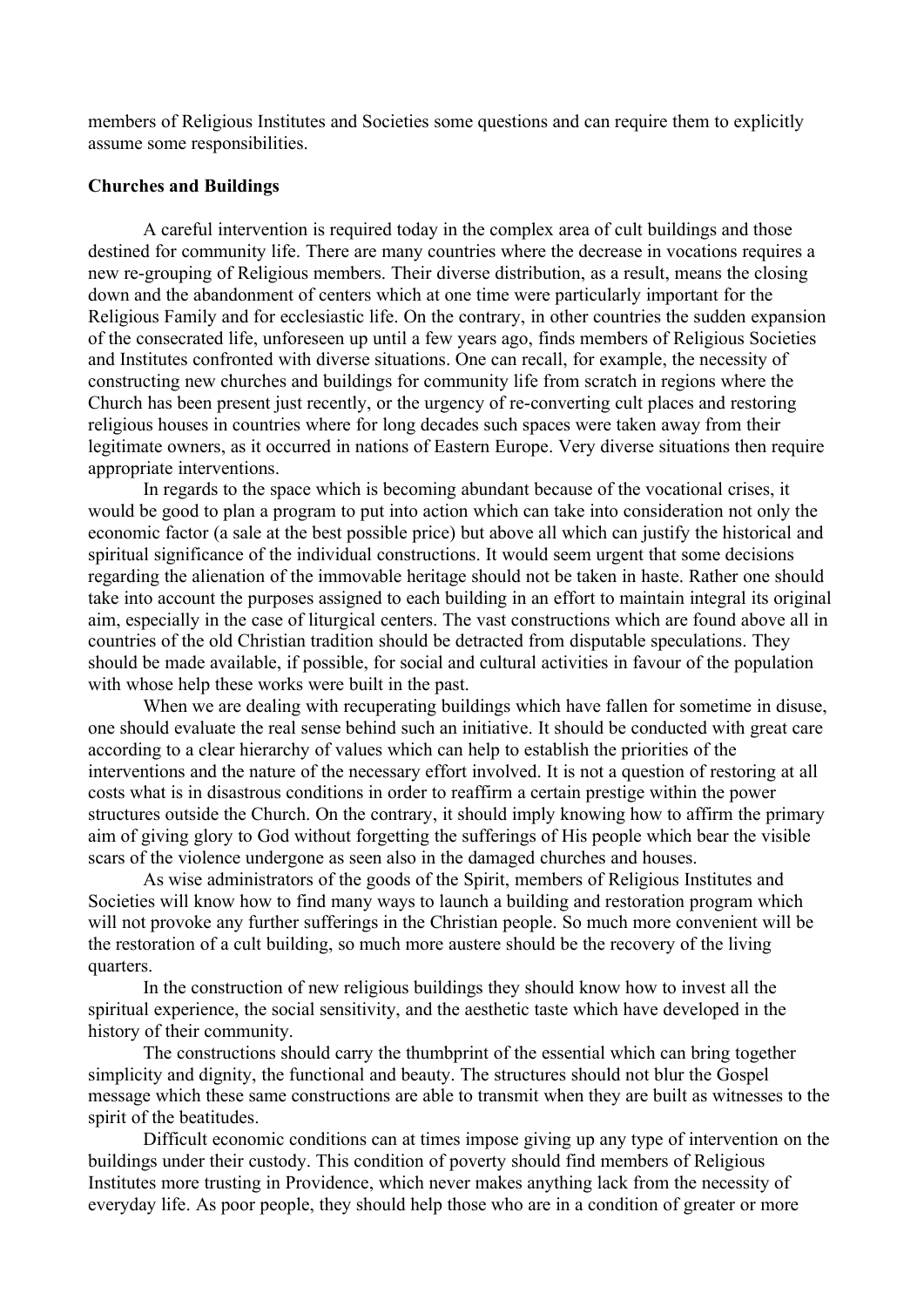suffered poverty. This way they can give also a credible witness to the supremacy of God and spiritual values in a world which easily lets itself be run over by other principles.

### **Museum Material: A challenge to find one's roots once again**

Cult buildings and religious houses themselves, as time goes on, have become a space where numerous tokens of the faith lived out by the various communities have been gathered: furnishings and musical instruments used for the cult, paintings and sculptures, small and big objects of daily life which have gone through alternate events. In many communities, already for sometime, one has proceeded to find an adequate placement of this material in suitable locations. Extremely positive is the effort to insert such things in a didactic context which can help Religious members themselves and the visitors of such displays to review the history of the Religious Family through the events of everyday life inside the community and in their apostolic effort. A particular attention should be given to liturgical furnishings. Within limits and at the right opportunity, they should find a periodic use in celebrations. One should show the maximum care to protect them at least as much as it was the care to produce them.

All the material making up the museum collection should be gathered and conserved with care. After an initial survey one should proceed to conduct a general and detailed inventory according to the methodological criteria of today's museum related fields, without leaving out any important detail as, for example, a complete photographic documentation.

According to the concrete situations presented and with the aim, above all, to prevent irreversible deteriorations and the danger of theft and misplacement, it would be prudent to gather all the material dispersed in the various suburban houses in one single provincial or national center or centers. In this delicate operation one should nevertheless avoid to bring about damage to the suburban houses by taking away those relics particularly significant for their local history.

The conservation of museum material does not only imply a prevalent archeological interest, but, more so, it expresses the desire to be better acquainted with the roots of one's own human and religious history. In such a perspective, the care of hand-made objects and works of art makes consciences more aware of confronting today both the complex social conditions and the provoking evangelical needs. Only with a faithfulness towards one's own cultural and spiritual matrix can one open oneself to renewed experiences of humanity and faith which always require a creative contribution of the heart and mind.

#### **Archive Material: The School of history**

A lot of material, dispersed among the many Religious houses around the world, falls under the category of the archive heritage. The nature of this material, because it is made of paper, makes it particularly vulnerable and perishable. So much more, therefore, should be the attention given to this "sphere" which documents the vital history and the expansion of the Church, the mother of innumerable children whom She gathers in the unity of faith.

The nature of the material is differentiated from place to place according to the specific physiognomy of the individual communities - whether inserted in social centers with particular pastoral functions or situated in a cloistered environment of solitude. It must, however, always be inventoried, gathered, ordered, studied and made accessible to those who want to deepen archive research.

From personal documents to register books, from capitular acts to the recounts of individual houses, from financial registers to inventories of the collections, from demographical registers to meticulous and detailed entries of sacramental practices: archive material offers a lead which permits to follow concretely the events of an individual house and an entire Religious Family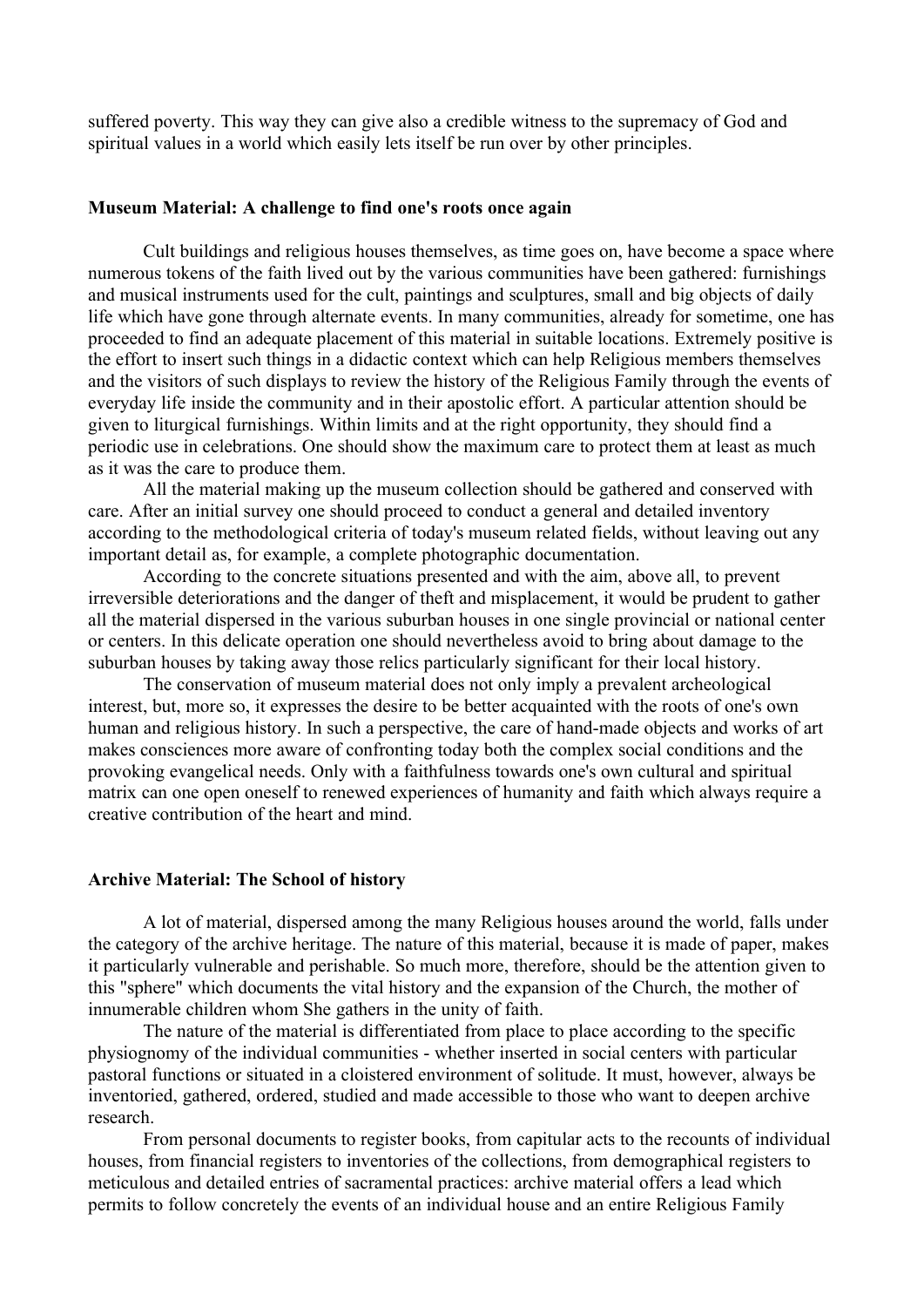through its growth and its crises, its geographical expansion and its contractions due to various factors.

Archive material lends itself, thus, to a whole series of inter-discipline analyses (from paleography to statistics, from sociology to social communications, from demographical studies to economy) which create an historical horizon on which religious life can orient itself today. It is at this school of history where members of Religious Institutes and Societies can re-discover the suggestions of the Spirit which always calls for the apostolate work of evangelization and silent adoration. Beyond the widespread impression, the archive of Religious Communities is not a place where one takes refuge in the past but rather the space where one opens up to the future.

In order that such a program can take place, one needs to examine closely the opportunity to concentrate the material in some appropriate headquarters and make it accessible even at a distance using the procedures of photographic or computerized reproduction.

Extremely profitable is the collaboration between various institutions involved in this area. It is a collaboration which embraces an ample range of possibilities: from the exchange of information to the set-up of a common data bank.

## **Library Material: The lymph of a new life**

Another area of interest is the collection of library material of Religious Families. Such material constitutes another mirror which deeply reflects the religious and cultural efforts of the Church. This area includes a vast section of testimonials: from medieval codex to the more recent printed publications, from old school notes to collections of letters, from manuscript volumes of deep insight in the various fields of theological and scientific research to erudite compiled collections, from drawings and architectural projects to musical scores with music composed for large chapels and for more popular and simple places.

Library material, even in its so diversified expressions, can present the opportunity of putting to fruit the talents that God has bestowed upon His children who are in search of His countenance.

All of this constitutes a patient and secular work which distills human science to the point of transforming it in the knowledge of the things of God, in a profession of faith illustrated by intellectual speculation and sung by sacred music. Libraries not only gather dusty material destined to be forgotten. In them are hidden treasures of Christian experience lived out and communicated through the written word. It is not so much a matter of filling up shelves but of fulfilling the heart while dipping into the wisdom of the fathers and the mothers of the faith - the lymph of a new life in an itinerary of cultural deepening which is an integral part of the path of individual and communal updating for the growth of the individual and the entire family.

Even library material must thus be adequately identified, inventoried, eventually restored and made accessible. Book collections of the oldest religious Orders need to be kept up to date and integrated with more recent analogous works which permit having the necessary renovation. One should favour central collections, as in the cases of archive as well as library collections. Even in regards to library material one should favour every form of collaboration between the houses of the same family and between the different ecclesiastical institutions.

**Working Guidelines**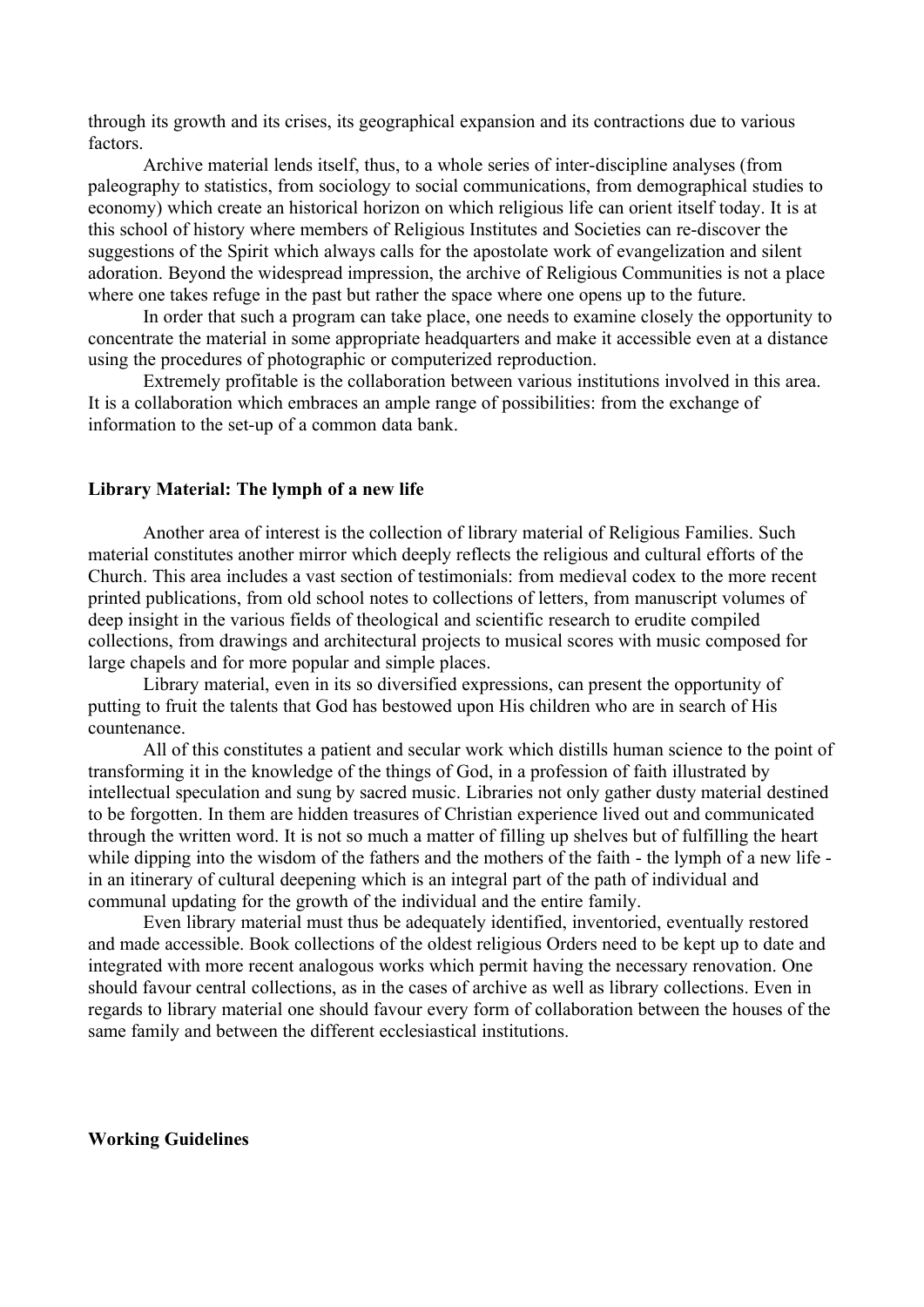On an immediate practical level, as was already mentioned, various perspectives open up which should become a reality, at least in part within the individual Religious Families and in part within inter-denominational organizations:

1) It would seem important and dutiful that the "mutuae relationes" between Bishops and members of Religious Institutes and Societies, and thus between Dioceses and Religious Families, might materialize efficiently in this area of the Cultural Heritage.

This will be able to take place by:

- searching the maximum convergency and harmony with the norms and the guidelines of the National and Regional Episcopal Conferences as well as the individual Dioceses; - cordially offering to the entire Christian community the artistic, historic, cultural collections that are owned by Institutions run by Religious members, so that these goods might still supply the faith and culture of God's People - filling in a certain detachment which seems to contrast the man of today and the tradition of thought and art which connected him in the past to the Christian faith and culture of entire populations;

- inserting in the vital circuit of the promoters of thinking and the arts those members of Religious Institutes and Societies which have a particular tendency in this regard so as to re-build those ideal connections between those who from the faith derive the intonation of their knowledge, as members of Religious Institutes for Consecrated Life and Societies of Apostolic Life, and those searching for the truth in their studies and in their artistic experience. In fact none of us should be allowed to close ourselves up in their particular area without opening ourselves to the total life of the Church and humanity.

2) Thus it seems to us important to resolve the question of persons directly involved in the Cultural Heritage. In this sense one should favor, above all, those artistic and cultural vocations which God arouses for the good of the individual Institutes and the entire Church. The true interest for the Cultural Heritage of the past is witnessed by the care with which today a renovated cultural tradition is promoted within the Church embracing all the areas of the cultural goods known throughout history. One must do everything possible so that faith and cultures of today's Christians and members of Religious Institutes can translate themselves in actual expressions of Christian art and in adequate historical testimonials.

3) In addition, one should professionally train all those individuals who take care of the Cultural Heritage of the past, not simply for an inert conservation, but rather for a conscientious and needed appreciation of this heritage. Such experts in the various sectors of the Cultural Heritage can then intervene in a positive way in the training and in the instruction of young members of Religious Institutes and Societies so that a vivid responsibility might mature in them for all the cultural expressions of the Christian faith.

4) As we had a way to write a couple of years ago to the Superior and Mother Generals whose General Houses are located here in Rome, an Advanced Studies Program for Training in the Cultural Heritage of the Church has been set up at the Gregorian University in Rome with the intention of making available to Priests, members of Religious Institutes, and lay people interested a program which can prepare them in this delicate and specific area of the conservation and promotion of the Cultural Heritage. Such a School is already undergoing its third year now. It seems possible to foresee not far in the future its transformation into a real and proper Faculty for the Cultural Heritage. It is also possible that, following this first experience, other schools similar tho this can open up elsewhere in the Church.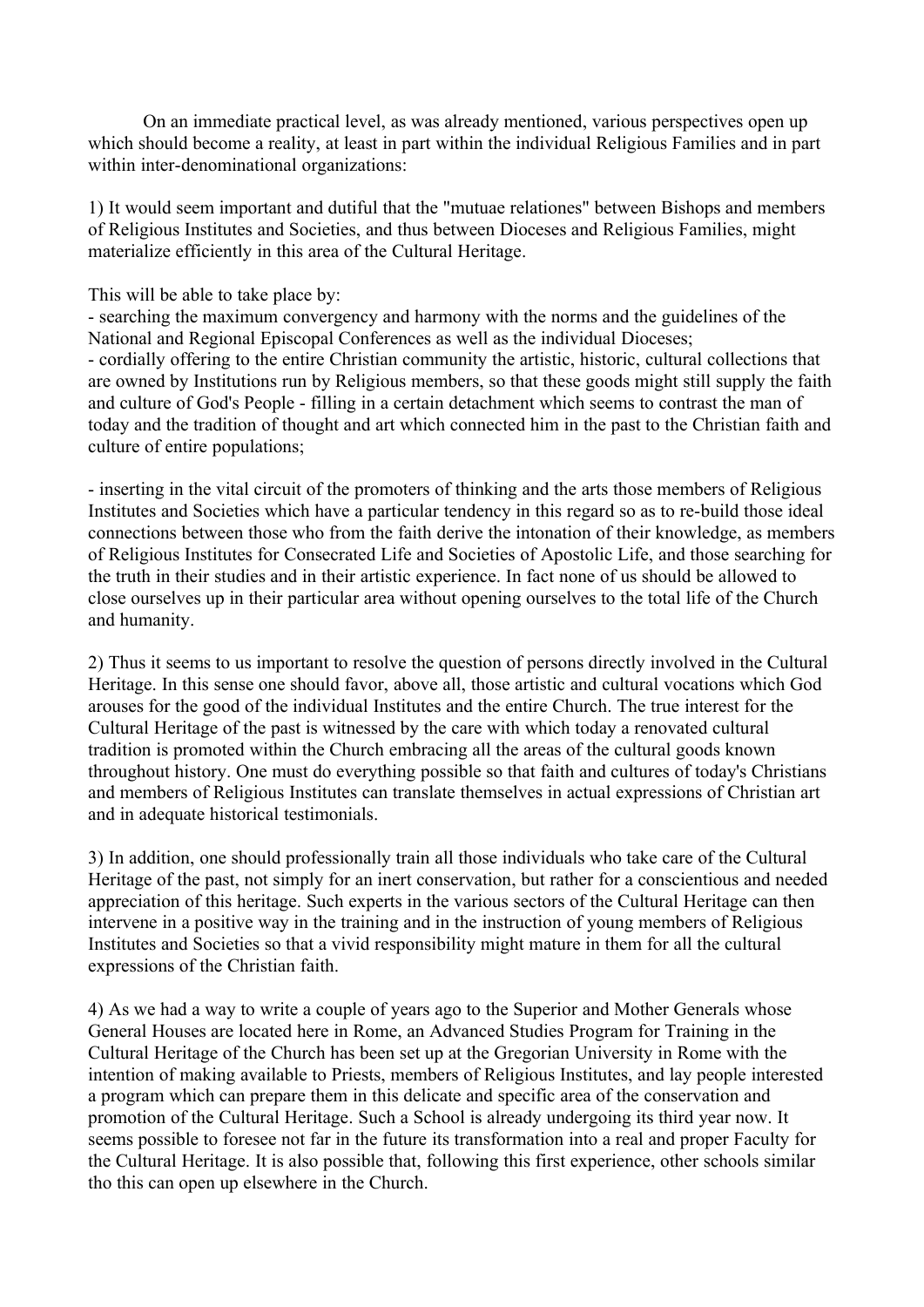But we would like to ask Religious members not to ignore this opportunity which can allow to send to Rome their Brothers and Sisters in Christ who are intended to be charged with this area of Sacred Art, Archives and Libraries or with the teaching of these fields or with the appreciation of the cultural heritage within their Order.

5) In the economic planning of Religious Institutes one can not ignore the problem of the Cultural Heritage. Its appreciation both on the level of conservation as well as its fruition often constitutes a secure financial investment. But the care of this heritage transcends the confines of economy and makes it participate the events of the works and their creators in a common and renewed experience of faith.

6) On this same level one can place all those programs necessary to give a space over to the Cultural Heritage; the coordination and the agreements within the Church among other diocesan and regional Institutes, as well as eventual accords with competent civil administrations; the common programming between members of Religious Families and with the local Church, on the level of research, protection, conservation and fruition of the heritage of the past and the production for current works. In any case, the collaboration should be seen as an active effort and not as a simple regulation of confines of competencies, jealous of every "interested part."

## 7) In particular:

- we recall the urgency of an up-to-date inventory, especially a photographic one, of everything owned by each individual religious house;

- one should draft the necessary documentation for a full understanding of the material owned (origin, provenance, use, socio-ecclesiastical context);

- every Religious Family should deepen and certify through appropriate means of research, its own historical itinerary in the context of the ample history of the Church and society with particular attention to the work of evangelization and in the presence of prayer which marks the supremacy of God in the life of the Church;

- every Religious Family should have one or more centers of documentation of its own artistic and historic heritage in such a way to make the best use of it and to continue its constant promotion.

## **Conclusion**

As a conclusion to this fraternal letter, we dare ask You, Reverend Mother General and Superior General, as we asked and obtained from the Most Reverend Presidents of the Episcopal Conferences, to reply to us and help this Pontifical Commission, from which the Holy Father expects so much regarding what is being done in this area, the difficulties which are being encountered and what the desires have been as expressed in each Religious Family in terms of the themes presented here; and, above all, your suggestions, observations so that we can act more and more efficiently and concretely in our effort.

As we have done with the replied from the above mentioned Presidents, we can then communicate among ourselves, in the form of a final report, the replies received in order to share together the most significant points emerged.

We hope that this reciprocal communication between the Pontifical Commission and the Religious Families can mark an opportunity to deepen or to start a constant trustworthy dialogue which can not but influence a return toward a Christian inspired culture and art for which everyone seems to request a renewed effort.

In the hope that our considerations and this "appeal" can become object of reflection in Your Community, that our thought can reach a spirit of communion, it seems useful to recall again